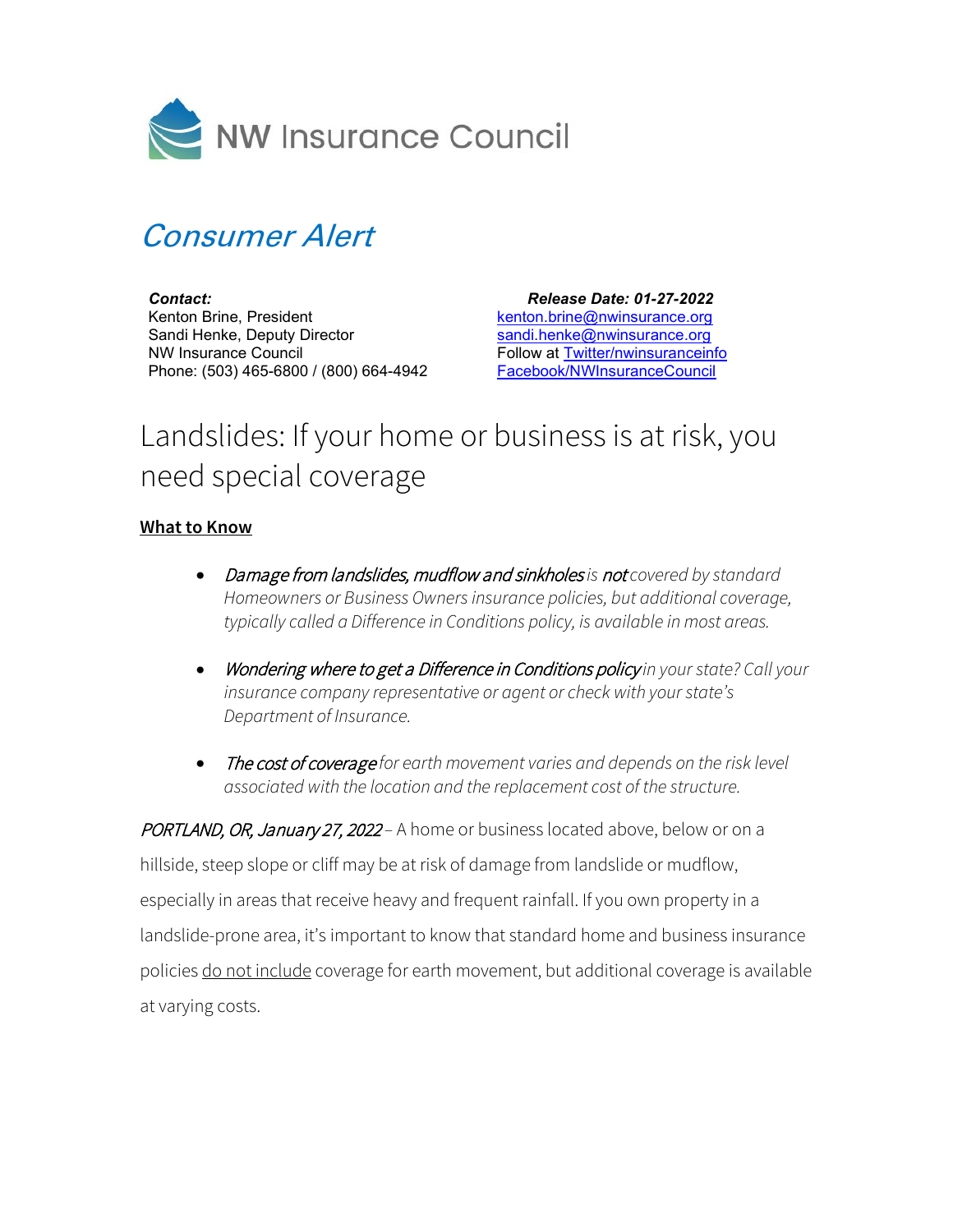As with all of your insurance policies, understanding what is and what is not covered is a key first step toward protecting your property before a disaster strikes.

"Earth movement, like mudflow and sinkholes – and especially landslides - are more common in the Northwest than people realize, and as we've seen in the Puget Sound region in recent weeks, they can be deadly and financially devastating when they happen," said NW Insurance Council President Kenton Brine. "Insurance to recover from earth movement can be expensive, depending on your risk and the value of your home, but without it, homeowners risk financial ruin."

A policy called "Difference in Conditions" (DIC) can be purchased from a specialty lines broker or surplus-lines carrier as a stand-alone policy and includes coverage for landslide, mudflow, earthquake and flood – catastrophic events not covered by standard home and business policies.

A DIC policy can cost several hundred to a few thousand dollars a year, depending on risk factors such as the slope of the property, proximity to a bluff, history of earth movement on or near the property and the type and size of construction on the property. As an example, a homeowner with a \$300,000 house could pay \$1,000 per year for this coverage in addition to the cost of a standard home or business owners policy.

Also, deductibles for a DIC policy are based on a percentage – generally ranging from one percent to 20 percent – of the replacement cost of your home or business rather than a fixed dollar amount. If the cost to replace a home is \$300,000 and the DIC deductible is five percent, the homeowner will pay \$15,000 out of pocket before the DIC policy kicks in.

Insuring landslides/earth movement can be challenging because it's an uncommon peril that is unpredictable and typically causes devastating damage. If earth movement were included in all standard homeowners or business owners' policies, the premiums would become too costly for the average home and business owner.